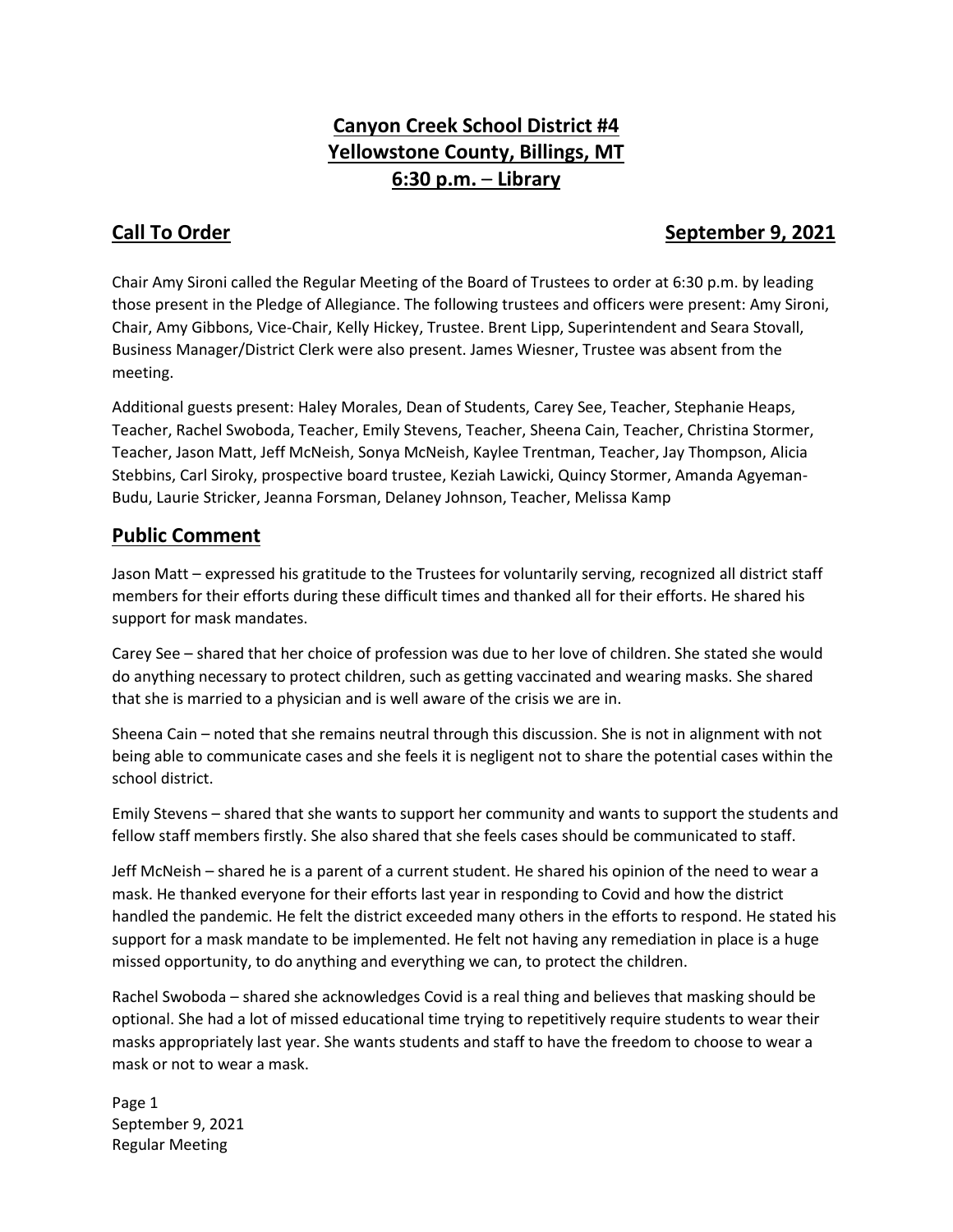Jay Thompson – shared he enjoys very much having a child attend the school. He is not here to mandate wearing masks or vaccinating one way or another. He is here to advocate to provide a safe learning environment where students can learn without distraction or division. Personally, he is not big on masks and does not wear them often. Regardless of his personal feelings, he has asked his son to wear a mask in support of the efforts. He does not feel the division that is growing is a healthy environment. He asks for all parents to take the position they feel is right for them and avoid the division and distraction that is growing.

Alicia Stebbins – she is a proponent of choice. She doesn't want students to get sick and believes that social distancing, not masking, is the preventative measure that should be focused on. She mentioned that masks are preventing social interactions that are needed at the student level.

Christina Stormer – she thanked the trustees for their caring efforts for the school. She designated that her sharing is representative of her personal thoughts and not her position as president of the Canyon Creek Education Association (CCEA). She asked for consideration of Covid as fact versus opinion. She reviewed the options presented via policy 1905. She shared her beliefs and that they must be presented neutrally. She asked for consideration of a flipped representation of the mask shamming; to view this discussion in another perspective. She strongly shared that her requirement as a teacher is to educate students. She noted that excessive time was spent last year consistently communicating to students to appropriately wear their masks and losing educational time. She is not a proponent of the mask mandate and requests that it be kept as an optional decision for all.

## **Consent Agenda**

Ms. Stovall shared that the  $1<sup>st</sup>$  claims run for September was not included in the packet as per the claims cycle schedule; it was completed today (09/09/2021). She distributed it as a handout to be considered as part of the Consent Agenda.

*Amy Gibbons moved to approve the Consent Agenda as presented. Kelly Hickey seconded the motion. The motion passed unanimously.* 

#### **Correspondence**

Several letters of correspondence, received by Mr. Lipp in reference to masking requirements/options, were distributed to the Trustees.

#### **Administrative Report**

- $\bullet$  Superintendent's Report -
	- 1. Covid-19/ School Health Report Superintendent Lipp shared that we are not healthy. He noted that he is thankful for the participation in today's meeting. He shared this is not about what he wants. He noted that when everyone leaves today that there will be many unhappy people. He said that we have tried to take the high road and meet everyone in the middle. He stated we are in a worse position at this point in reference to Covid. He will share his recommendation during the agenda item. He is sharing that his recommendation is based on him being the leader of this building.

Page 2 September 9, 2021 Regular Meeting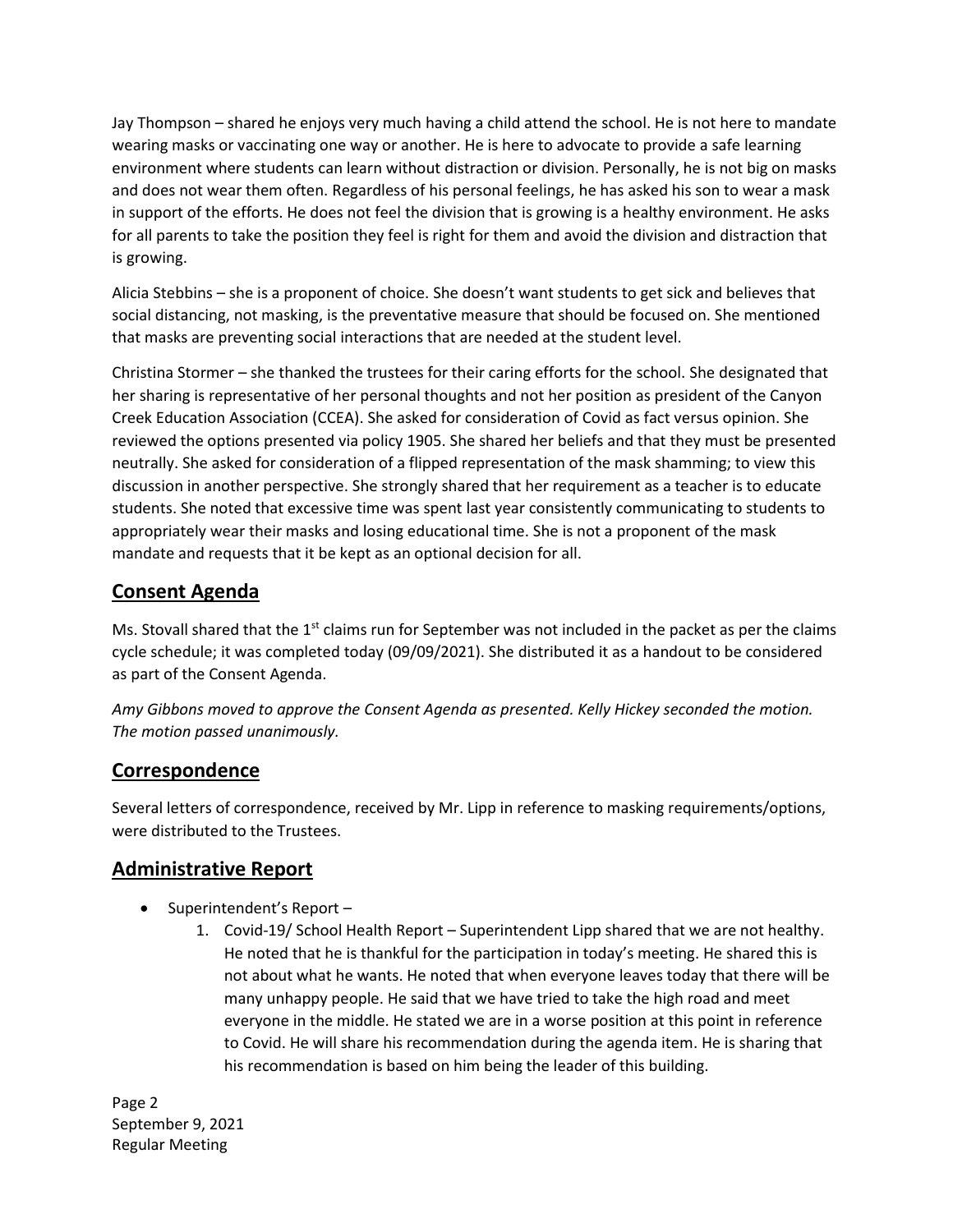- 2. Trustees Superintendent Lipp shared that Carl Siroky has noted his interest in being appointed as a board trustee. His application was received and will be added as an agenda item to the October board meeting. Carl was in attendance of this meeting.
- 3. Lunch Program Superintendent Lipp shared that the OPI Seamless Summer Option lunch program application was just approved this week.
- 4. Sports Superintendent Lipp gave a status update on the current sports taking place. Canyon Creek School has the largest girls' basketball numbers of all the districts. The challenge that comes from this is not having the competition numbers for enough games. He noted that we may have internal scrimmages to make up those games. Boy's football does not have any active football players. Boys and Girls Cross Country is going well, with their first meet being held today. As far as he knows there are no Covid restrictions for athletics at this time.
- 5. Student Enrollment Superintendent Lipp shared the current enrollment stats per grade level. Currently the enrollment count is at 251 students, K-8. He noted that the school is very full and space is a concern.
- 6. Testing Superintendent Lipp shared that NWEA testing is scheduled to begin in the near future. K-4 will test September 13 – 17<sup>th</sup>. 5-8 will test September 20-24<sup>th</sup>. This testing is to attain a current baseline of learning levels. This is important to evaluate if students have learning lose due to the pandemic. He noted his submission and return of the submitted ESSER III application.
- 7. Substitutes Superintendent Lipp shared that the District has an extreme shortage of substitute teachers.
- 8. Professional Development Superintendent Lipp gave an update on professional development opportunities. There is an ACE training upcoming in Lockwood, discussing behavioral interventions.
- Dean of Student's Report
	- 1. Discipline Mrs. Morales gave a summary of the disciplinary issues that have been addressed since the beginning of the school year. There are five write-ups including vaping.
	- 2. NWEA Testing Mrs. Morales reiterated the testing schedule and shared that training has been completed to Paraprofessionals for proctoring of the tests.
	- 3. Cafeteria Mrs. Morales shared that she is in the cafeteria every morning and every lunchtime. She is helping with the management of the students during this time.

#### **Old Business**

A. Open Board Trustee Position recruitment status update was given. There is currently one unexpired, one-year term vacant with interest from Carl Siroky. His interview and possible appointment will be added to the October agenda.

#### **New Business**

A. FY22 Insurance Update – Ms. Stovall opened the discussion by thanking the many staff members

Page 3 September 9, 2021 Regular Meeting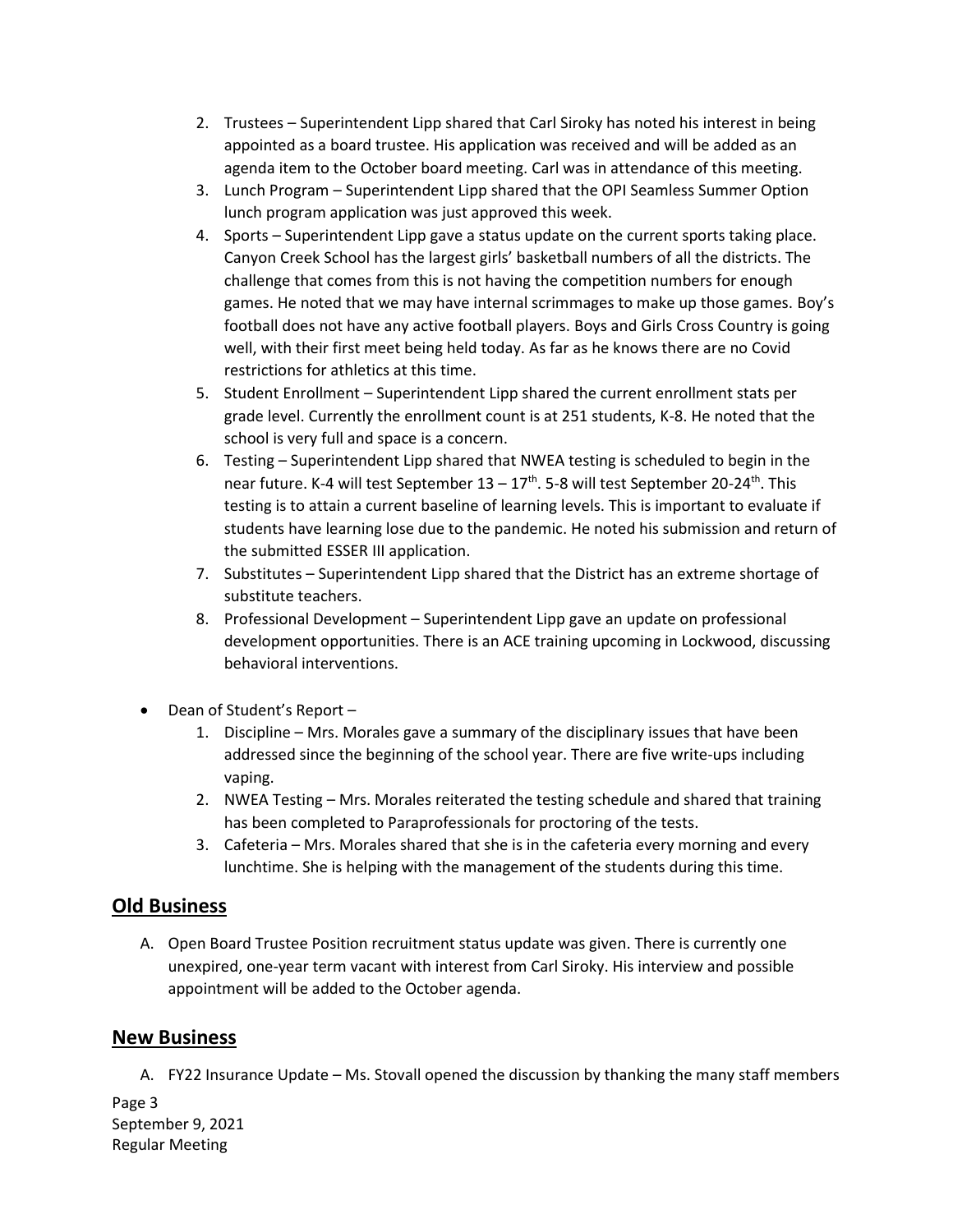in attendance for their willing participation in the very short and intense open enrollment. With the efforts by the staff and the 60 -70 hour work weeks that Ms. Stovall completed to set up the new insurance vendors and process all the open-enrollment benefit forms in a short time-frame, she is happy to share that the district employees were fully insured on September  $1<sup>st</sup>$  under the new insurance carriers. The payroll software vendor and benefit entries, once complete, will finalize the implementation process. This is scheduled for completion next week. This is a huge win for the district and all staff members. Staff members in attendance and trustees thanked Ms. Stovall for her efforts!

- B. Extra-Curricular Contracts Superintendent Lipp recommended the following hires to the following coaching/advisor positions for FY22.
	- Quincy Stormer 5/6 Girls Basketball
	- Stephanie Heaps Student Council

The following positions have not been filled at this time: Mathcounts (Mr. Lipp is uncertain if this is currently being held) and 5/6 Boys Basketball position, as the contract extended previously was turned down. Discussion was held.

*Amy Gibbons made a motion to approve the hire for both extra-curricular coaching/advisor positions as presented. Kelly Hickey seconded the motion. The motion passed unanimously.*

C. Approve Out-of-District Students FY22 – Discussion was held. Superintendent Lipp recommended the approval of eight additional out-of-district students based on the guidelines in Policy 3141. This puts the total out-of-district student count at seventy-eight.

*Amy Gibbons made a motion to approve the additional Out-of-District Students attendance agreements for FY22 as presented. Kelly Hickey seconded the motion. The motion passed unanimously.*

D. Policy 1905 Review/Revision – Discussion was held. Superintendent Lipp recommended to the board of trustees to consider the proposed and recommended changes to the 1905 policy recently presented by MTSBA.

Superintendent Lipp developed a document for sharing, addressed to the trustees, staff and community. He read this aloud and noted that regardless of what is done, he stated that the path we took previously has failed. He recognized the previous sharing by staff members of their opinions.

Superintendent Lipp's documentation was presented as follows, "Covid 19 is real and it is in our school and community. As a district Superintendent and the authorized representative of Canyon Creek School District #4 I must say that I have never before witnessed our students and staff in the vulnerable state we are in tonight. This weighs heavily on me and my decision making. But I am willing to take the sword tonight to protect innocent children in this building. In an attempt to appeal to parents having the choice to mask kids and trusting that all parents want what is best for children you as a board followed my recommendation in giving parents this choice. We tried to make it work and keep the community happy. We are not going to keep

Page 4 September 9, 2021 Regular Meeting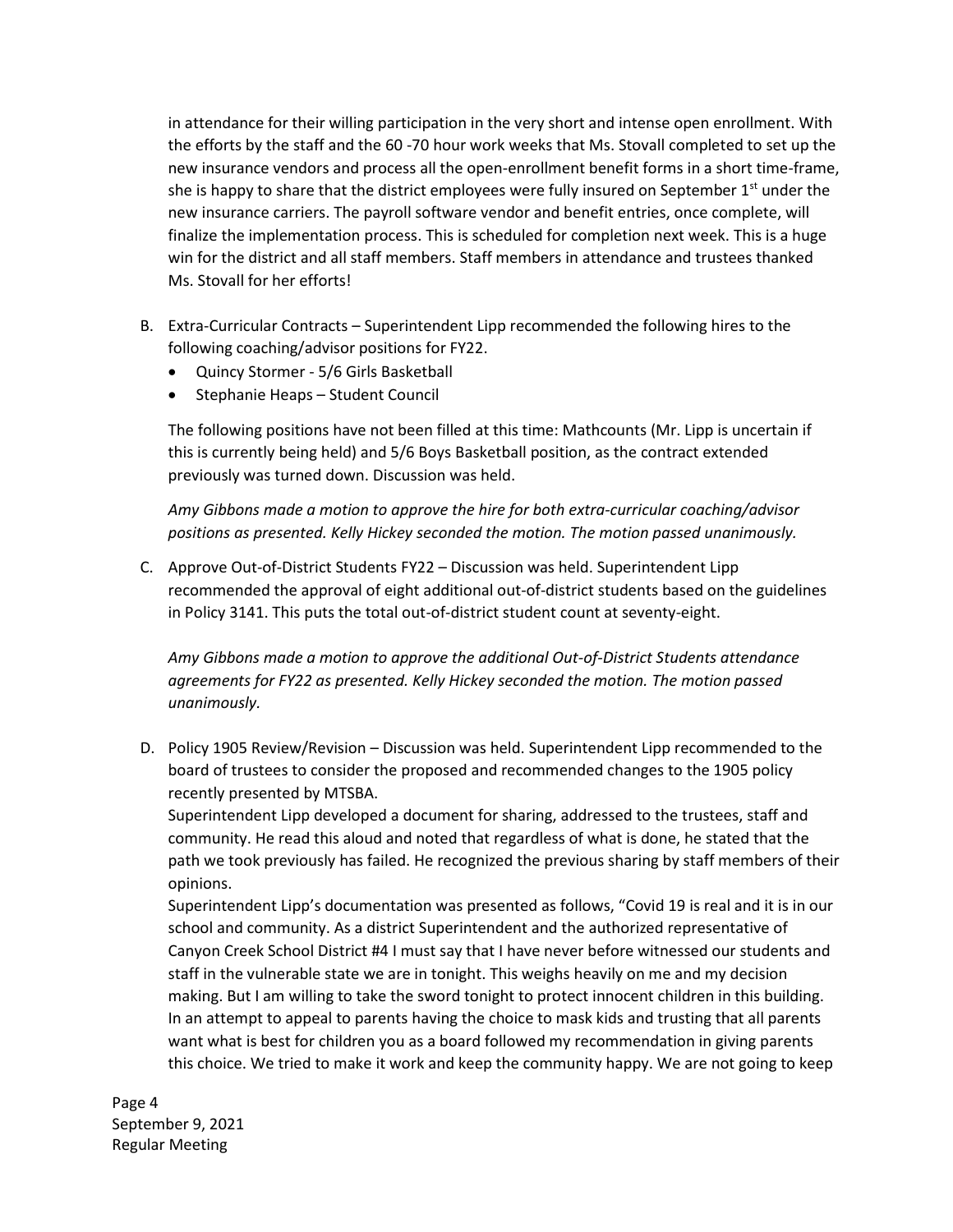the community happy no matter what. We can only hope they are reasonable. We know that there is opposition to masking. We tried to avoid this by taking the middle choice. This option has failed and is not working. Last week I sent in the newsletter a plea for our parents to rethink the mask optional choice to help us with the increased cases in our school. We saw very little increase in staff masking which I believe is telling. This is telling because many of them would rather not wear a mask, and do not have to, but most of them have chosen to wear them. They do this because they are concerned for our kids, scared of what is next, and they want to be at work and teach our students academics. I believe our staff have spoken, and I respect the opinions in this building. These people are educated and sacrifice for kids every day. Let's take note of that. What is the silent message in our teacher's actions by wearing masks?

We started the school year with our Jr. High population exposed on the first day of school. I waited to see if we had any more cases. August 23<sup>rd</sup> through September 9<sup>th</sup> we have currently witnessed 8 students or staff positive with Covid 19, and 12 students that parents quarantined. These cases range in all but three grades. Three of these cases occurred in the past 48 hours and affect the youngest students in our school. Proof kids can get Covid! Currently we have 185 kids out of 251 that have no choice in being protected by a vaccine. Some of these students are our most vulnerable and at the most risk. We need to remember these are our kids in our community. They are our neighbors, friends and family. Do we need to protect them? Do we need to help each other out in looking out for one another? This school is our community, our home.

Yellowstone County cases are the second highest they have been since the start of the pandemic. Hospitals are full, medical facilities are stressed, and people are dying. This week a twenty year-old in our community died of Covid. How many older people in the room tonight would have thought they had to worry about dying of a virus when we were twenty? Times have changed!

The State of Montana has made some decisions to make running schools very difficult. Because of House Bill 702 we are not allowed to share information any longer about personal health that violates the rights of privacy. Even if it places a risk to all others in the general population including children in schools. We are not allowed to discriminate and make different choices based on how you have treated yourself with vaccines. We are no longer allowed to recommend to parents the course of action that should be taken if they are positive. We can't recommend the CDC in the State of Montana whom has been known as the medical watch dog for this entire country. So what do we do? Nothing! According to MTSBA if you know your students are at risk you must do something or the school is conducting themselves in a manner knowingly admitting to negligence. Our hands have been tied to do what is best for our kids. I can only tell you that I appreciate the parent that calls and asks me what they should do to help the school, but embarrassing enough have to tell them I cannot recommend anything. What is the point of that in regards to doing what is best for kids? According to state law, everyone is to be treated equal. One size fits all! If this is the recommendation of how our state wants us to run things, I believe we need to consider what one size fits all of our students when it comes to masking. We

Page 5 September 9, 2021 Regular Meeting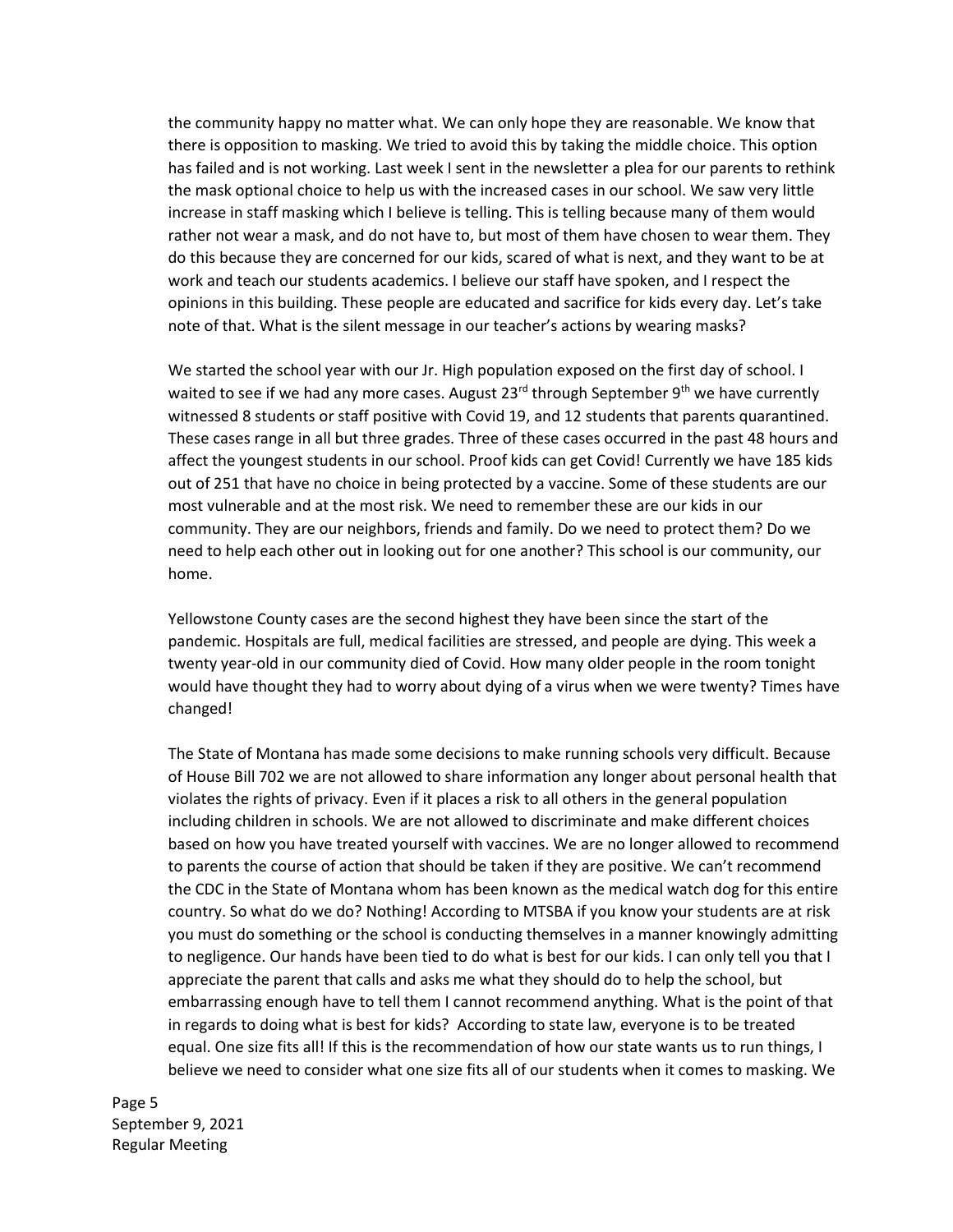know that not wearing a mask does nothing to protect us. We know that wearing a mask could do something. It does not kill a normal student to wear a mask. It is however an inconvenience, but at this point do we need to discuss inconvenience. We are in a pandemic! We can accommodate for kids that cannot wear a mask as long as we have documentation. The 504 and IEP process can help these people and we can work with them. After all, we want these kids in schools. If it is a legitimate issue the school will assist these students under 504.

As the Superintendent of this school, I believe it is the obligation of the district to do what is best for the whole population. Our population happens to be mostly kids. These kids have absolutely no protections. According to the MTSBA attorneys who represent most of the districts in the state, they are recommending that schools take the overall safety of students as the first choice to make. What is the best interest of the health and safety of our students? This question must be #1 tonight. As the leader of this school, I believe the best interest of all kids and staff at CCS is that they all wear masks to help mitigate the spread of Covid. I am not interested any longer in all of the research from the millions of places it comes from in this world. I have read all of the documents that have been given to me. Many of them are not legitimate sources and do not have factual evidence. Unfortunately, we all have been victims of fake news, social and medical conspiracies etc. More important we have sick kids and we have only one choice. The choice is to protect them from Covid and educate them to the best of our ability, use hand sanitizers, and try everything we can to keep them Covid free while on our watch.

Yes, we can debate if masks work or not, if we are using them properly, or if they are worthless because we do not make students wear them at lunch, recess or PE. I believe we still need to do the most we can and if needed, we will adjust to be better at what we do. In all instances, there is room for criticism and critique. Believe me we do a good job of this on ourselves. As I said in my newsletter, we need to keep adult issues away from students. This situation is about keeping the most precious little beings safe from harm's way. Politics do not last, pandemics usually do not last, and fights at board meetings will soon be forgotten. What none of us in this room will forget is if we somehow feel responsible for the death of a child that may have gotten sick at school. I made a promise to protect these kids, I'm asking the board to give me the authority to weigh the burden of this decision on myself and let's give this policy the language we need to protect kids.

I'm recommending to the board of trustees to consider the revision of Policy 1905 to include the following:

Under Physical Distancing I recommend,

Option 2 - This will be similar to the cohort situation last year. Lunches will be offered but will not be in a grab and go method. We will serve them to the best extent possible.

Page 6 September 9, 2021 Regular Meeting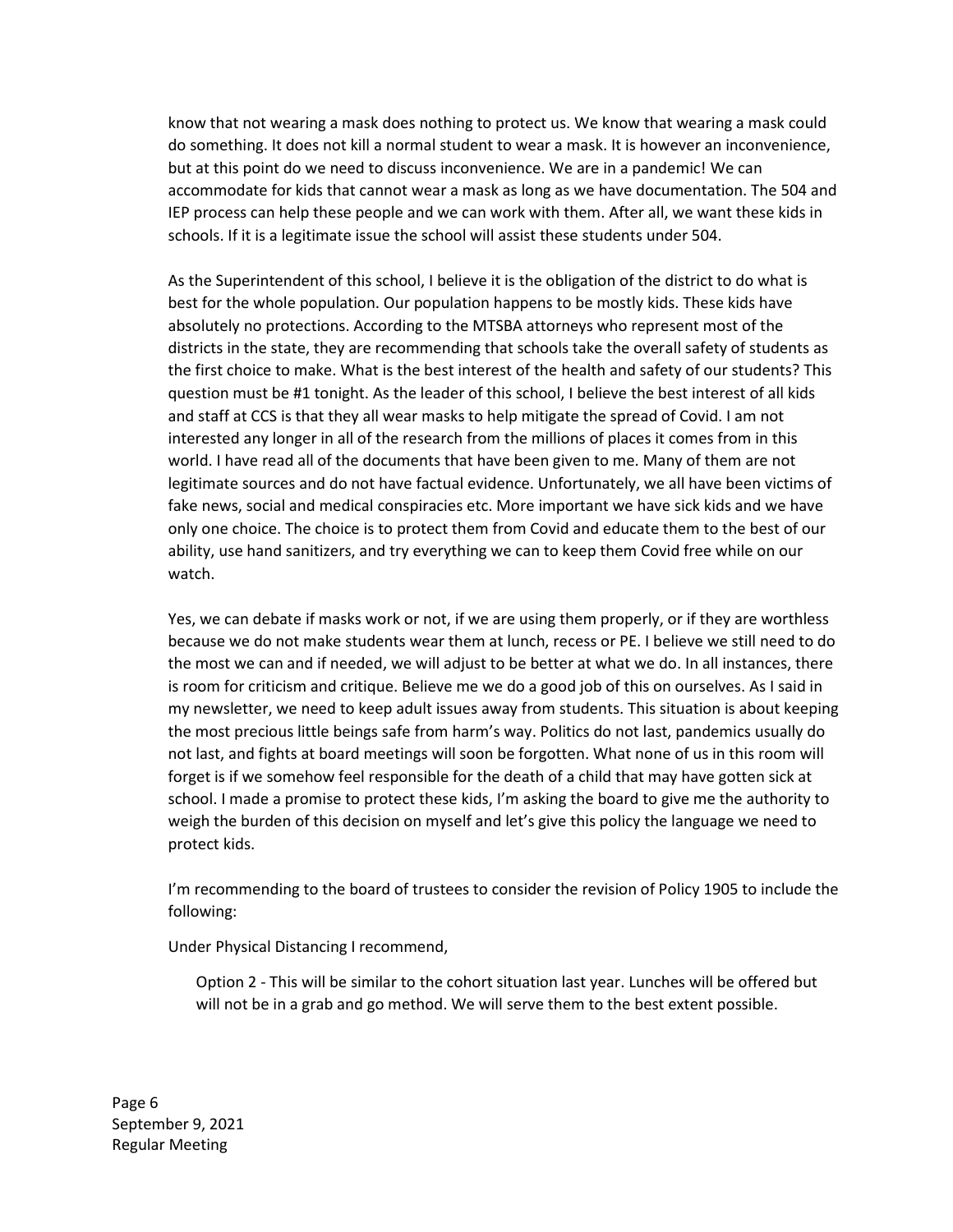Under Face Coverings as Personal Protective Equipment I recommend,

Option 1 - Required Face Coverings

I would recommend the policy be reviewed on a monthly basis during the emergency status.

It is important to know that Article 10 Section 8 gives the board of trustees the ability to make these decisions under the Supervision and Control Clause of the Montana Constitution. I ask that our trustees make these decisions for the kids, no politics, personal agendas, or beliefs. Just the idea of school safety and wellbeing for kids. We can do this and it is allowed under the Governors executive directive. School boards have the ability to do what is best at the local level. A mask mandate is permissible, so are cohorts and phase two of our reopening plan. If we don't do this not only will we be wearing masks, we will be threatening the continuation of sports programs, and many other activities and items our kids look forward to. Let's get this right.

Thanks for considering my suggestions I know we will do what is best for kids tonight."

Discussion by trustees followed. Amy Gibbons shared that she is very pro-choice in her home. She shared that both of her students attending Canyon Creek School are of age to be vaccinated and are fully. She shared that correspondence was received this week, which has not been shared during this meeting, which advocated for masks as options and requested that a parent survey be completed. She inquired with Superintendent Lipp why a parent survey had not been completed.

Amy Sironi noted that she feels we are not doing what is best for students. We are in a horrible position and there are currently sick kids in our local hospitals. She feels that we have failed and is very upset that we have not protected children and are not supporting our health care workers. She shared per the recent MTSBA legal primer that no matter what is decided, we have to do something. She stated that we have to do something! Currently we are doing nothing and that is not the right answer. She noted that this mask mandate is not forever. We can monitor and make changes. She shared that she is vaccinated and her children are not due to the age restrictions.

Kelly Hickey shared that she is in agreement with both previous trustee's statements. She shared that she works in public education, in a district that does not currently have a mask mandate and does not feel comfortable. She shared that we have to do something. She noted that we should implement the mask mandate and need to try something.

Superintendent Lipp noted that written correspondence had been received and shared with the trustees that they should take the time now to review the documents. Correspondence submitted was from Sonya McNeish, Jeff McNeish, Rindo Sironi, and Seth Burnham. He also shared that he feels statistical data should be reviewed, on a monthly basis, of students at the local and national level per grade level. He recommends that if 3 of the 5 parameters are in "green", we should be able to remove the mask mandate. This data is shared weekly by John

Page 7 September 9, 2021 Regular Meeting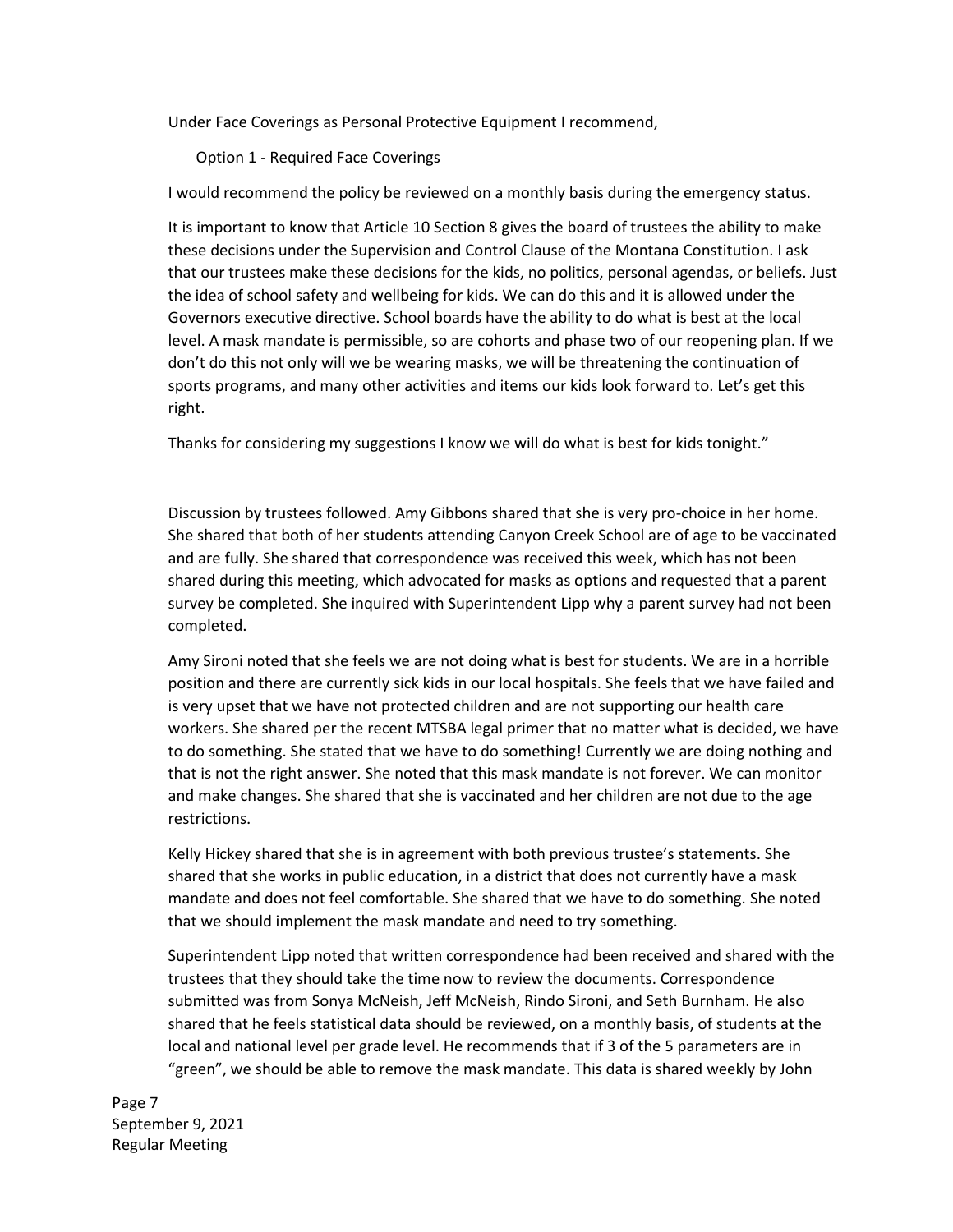Felton. This week was the first time that the new variant, Mu, has hit the statistics.

Superintendent Lipp shared that communications can no longer lawfully be made, indicating what grade level there are positive Covid cases. HB702 restricts communications referencing positive Covid cases and CDC recommendations.

Superintendent Lipp noted that we are "less liable by doing something, versus doing nothing". He referenced a legal case that notes the legal option for the district to make a masking choice and noted the CDC's recommendation to mask. Legally, requirements to quarantine are not something the district can mandate.

Superintendent Lipp shared that what we are currently doing is not working. Amy Sironi noted that not having the authority to quarantine puts us in a horrible place as we cannot remove the risk from the healthy students. Superintendent Lipp shared that all of the districts implementing a mask mandate are in litigation. Amy Sironi noted that our litigation risk is higher if we do nothing. Superintendent Lipp noted that we need to band together as a community.

*Amy Gibbons made a motion to approve the recommendation from Superintendent Lipp of adopting Policy 1905 Physical Distancing Option 2 and Face Coverings as Personal Protective Equipment Option 1 – Required Face Coverings, with a monthly review, as presented. Kelly Hickey seconded the motion. The motion passed unanimously.*

E. Superintendent Presents Goals for FY22 to the Board of Trustees – Superintendent Lipp shared in detail his goals for FY22. He highlighted the following categories; Goal Area 1 – Students - School Safety and Student Culture, Goal Area 2 – Academics – Curriculum and Assessment, Goal Area 3 – Technology – Infrastructure, Goal Area 4 – Community Engagement, Goal Area 5 – Staff – Professional Development and Evaluation/Promotion/Retention, Goal Area 6 – Facilities – Maintenance and Infrastructure, Goal Area 7 – Superintendent – Professional and Personal.

Discussion was held.

## **Agenda Items for the Next Regular Meeting – October 14th**

- A. Interview and Possible Appointment of Board Trustee Carl Siroky
- B. MCEL Professional Development Reminder
- C. Fall Enrollment / ANB Update
- D. MTSBA Policy Services Status
- E. Covid / School Health Update

Quincy Stormer commented to the board of trustees that as an employee of the district as basketball coach, he stated that he will not implement mask wearing and will not personally wear a mask. He shared this so that the trustees and Superintendent Lipp can reconsider his employment.

Page 8 September 9, 2021 Regular Meeting